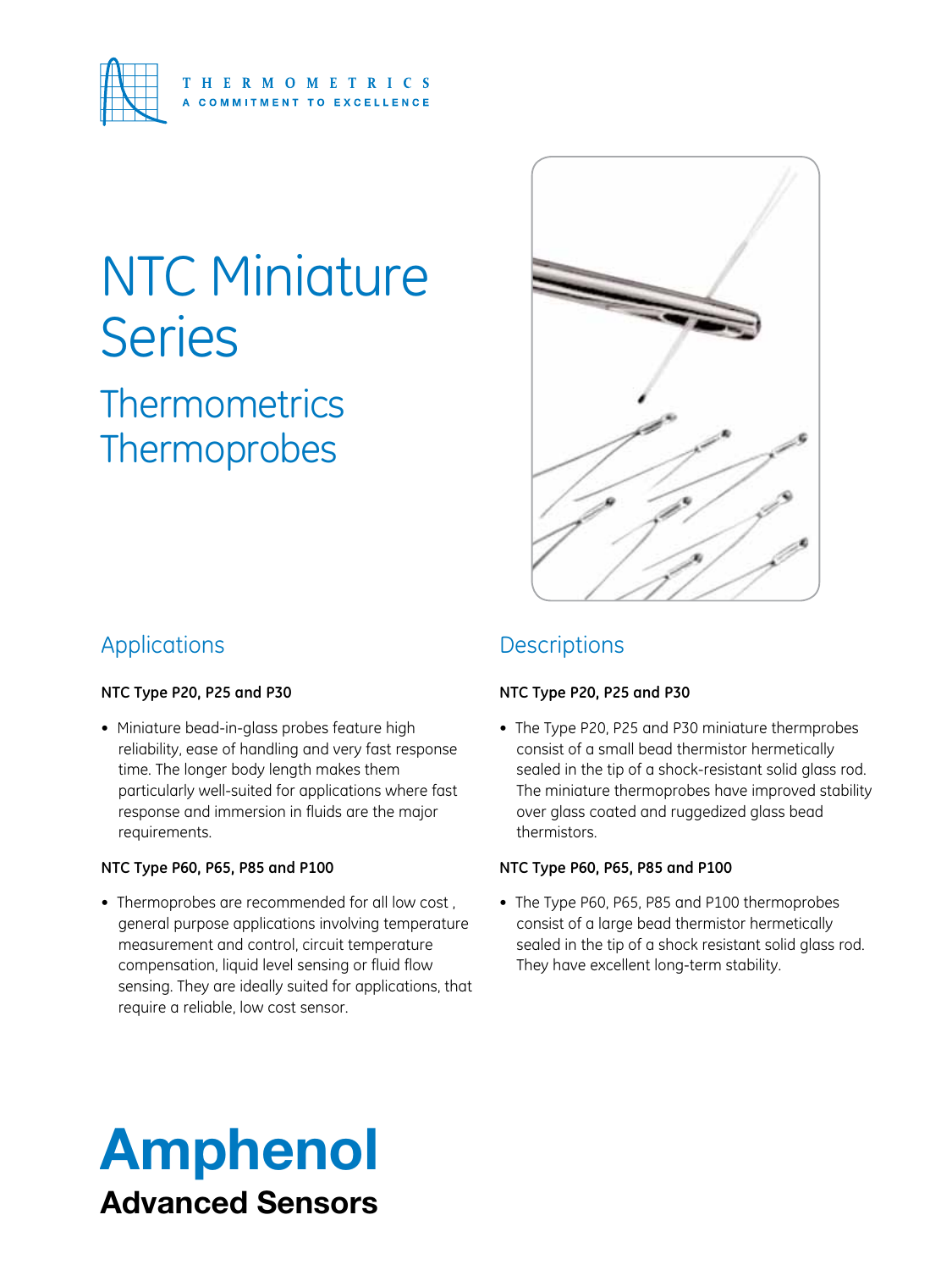## Type P20/25/30 Specifications



NTC Types P20/25/30

dimensions

Thermal and Electrical Properties *(All Def initions and Test Methods are Per MIL-PRF-23648)*

| Body<br>Dimensions:    | Thermistor Type: |                           |                             | P20                              | P25                              | P30                              |  |
|------------------------|------------------|---------------------------|-----------------------------|----------------------------------|----------------------------------|----------------------------------|--|
|                        |                  |                           | Minimum Diameter:           | .020 in (.51 mm)                 | .025 in (.64 mm)                 | 030 in (.76 mm)                  |  |
|                        | Standard         |                           | code "AA"                   | .063 in (1.6 mm)                 |                                  |                                  |  |
|                        | Body             | "L"                       | code "A"                    | .125 in (3.2 mm)                 | .125 in (3.2 mm)                 | .125 in (3.2 mm)                 |  |
|                        | Lengths          |                           | code "B"                    | .250 in (6.3 mm)**               | .250 in (6.3 mm)                 | .250 in (6.3 mm)                 |  |
| Lead-wires:            |                  |                           |                             |                                  |                                  |                                  |  |
|                        |                  |                           | Nom. Diameter:              | .0011 in (.03 mm)                | .002 in (.05 mm)                 | .003 in (.08 mm)                 |  |
|                        |                  |                           | Minimum Lead Length:        | .250 in (6.3 mm)                 | .250 in (6.3 mm)                 | .250 in (6.3 mm)                 |  |
|                        |                  |                           | Lead Material:              | Platinum Alloy                   | Platinum Alloy                   | Platinum Alloy                   |  |
| Material System:       |                  |                           |                             | Nominal                          | Nominal                          |                                  |  |
|                        |                  |                           |                             | Resistance                       | Resistance                       | Resistance                       |  |
| Code<br>Letter         | R-vs-T<br>Curve  |                           | 25/125<br>Ratio             | Range @<br>77°F (25°C)           | Range @<br>77°F (25°C)           | Range @<br>77°F (25°C)           |  |
| Ε                      | $\mathbf 0$      |                           | 5.0                         |                                  |                                  |                                  |  |
| A                      | $\mathbf{1}$     |                           | 11.8                        | 300 $\Omega$ to 680 $\Omega$     | 300 $\Omega$ to 680 $\Omega$     | 100 $\Omega$ to 300 $\Omega$     |  |
| Α                      | $\overline{c}$   |                           | 12.5                        | 680 $\Omega$ to 1.6 k $\Omega$   | 680 $\Omega$ to 1.6 k $\Omega$   | 300 $\Omega$ to 750 $\Omega$     |  |
| Α                      | $\overline{3}$   |                           | 14.0                        | 1.6 k $\Omega$ to 3.6 k $\Omega$ | 1.6 kΩ to 3.6 kΩ                 | 750 $\Omega$ to 1.5 k $\Omega$   |  |
| Α                      | 4                |                           | 16.9                        | 3.6 k $\Omega$ to 6.8 k $\Omega$ | 3.6 k $\Omega$ to 6.8 k $\Omega$ | 1.5 k $\Omega$ to 3.0 k $\Omega$ |  |
| Α                      | 5                |                           | 19.8                        | 6.8 k $\Omega$ to 27 k $\Omega$  | 6.8 k $\Omega$ to 27 k $\Omega$  | .0 k $\Omega$ to 6.8 k $\Omega$  |  |
| A                      | 6                |                           | 22.1                        |                                  |                                  | 6.8 k $\Omega$ to 13 k $\Omega$  |  |
| A                      | $\overline{7}$   |                           | 22.7                        | 27 k $\Omega$ to 75 k $\Omega$   | 27 k $\Omega$ to 75 k $\Omega$   | 13 k $\Omega$ to 18 k $\Omega$   |  |
| B                      | 8                |                           | 29.4                        | 75 k $\Omega$ to 130 k $\Omega$  | 75 k $\Omega$ to 130 k $\Omega$  | 18 k $\Omega$ to 51 k $\Omega$   |  |
| B                      | 9                |                           | 30.8                        | 130 k $\Omega$ to 240 k $\Omega$ | 130 kΩ to 240 kΩ                 | 51 k $\Omega$ to 82 k $\Omega$   |  |
| В                      | 10               |                           | 32.3                        | 240 k $\Omega$ to 360 k $\Omega$ | 240 kΩ to 360 kΩ                 | 82 k $\Omega$ to 150 k $\Omega$  |  |
| B                      | 11               |                           | 35.7                        | 360 k $\Omega$ to 820 k $\Omega$ | 360 k $\Omega$ to 820 k $\Omega$ | 150 k $\Omega$ to 330 k $\Omega$ |  |
| Β                      | 12               |                           | 38.1                        | 820 k $\Omega$ to 1.3 M $\Omega$ | 820 k $\Omega$ to 1.3 M $\Omega$ | 330 k $\Omega$ to 680 k $\Omega$ |  |
| B                      | 13               |                           | 45.0                        | 1.3 M $\Omega$ to 3.3 M $\Omega$ | 1.3 M $\Omega$ to 3.3 M $\Omega$ | 680 k $\Omega$ to 1.5 M $\Omega$ |  |
| B                      | 14               |                           | 48.1                        | 3.3 M $\Omega$ to 6.8 M $\Omega$ | 3.3 M $\Omega$ to 6.8 M $\Omega$ | 1.5 M $\Omega$ to 3.0 M $\Omega$ |  |
| B                      | 15               |                           | 56.5                        | 6.8 M $\Omega$ to 10 M $\Omega$  | 6.8 M $\Omega$ to 10 M $\Omega$  | 3.0 M $\Omega$ to 6.2 M $\Omega$ |  |
| D                      | 16               |                           | 75.6                        |                                  |                                  | 6.2 M $\Omega$ to 10 M $\Omega$  |  |
| D                      | 16               |                           | 81.0                        | $\overline{\phantom{0}}$         | $\overline{\phantom{0}}$         |                                  |  |
| Thermal Time Constant: |                  | Still Air at 77°F (25°C): | 1.6 <sub>sec</sub>          | 2.0 sec                          | 3.0 <sub>sec</sub>               |                                  |  |
|                        |                  |                           | Plunge into Water:          | 18 msec                          | 23 msec                          | 60 msec                          |  |
| Dissipation Constant:  |                  |                           | Still Air at 77°F (25°C):   | $.14$ mW/ $°C$                   | .16 mW/°C                        | .30 mW/°C                        |  |
|                        |                  |                           | Still Water at 77°F (25°C): | .70 mW/°C                        | .80 mW/°C                        | 1.50 mW/°C                       |  |
| Power Rating: (in air) |                  | Maximum Power Rating:     | .020 Watts                  | .025 Watts                       | .035 Watts                       |                                  |  |
|                        |                  |                           | 100% Max. Power to:         | 302 (150°C)                      | 302 (150°C)                      | 302 (150°C)                      |  |
|                        |                  |                           | Derated to 0% at:           | 572°F (300°C)                    | 572°F (300°C)                    | 572°F (300°C)                    |  |

Resistance vs temperature characterstics: The nominal resistance range for the zero-power resistance at 77°F (25°C) is shown for each miniature bead-in-glass thermoprobe type and each available material system. Each material system is denoted by an ordering code letter, a referenced curve number and the nominal 77°F/257°F (25°C/125°C) resistance ratio.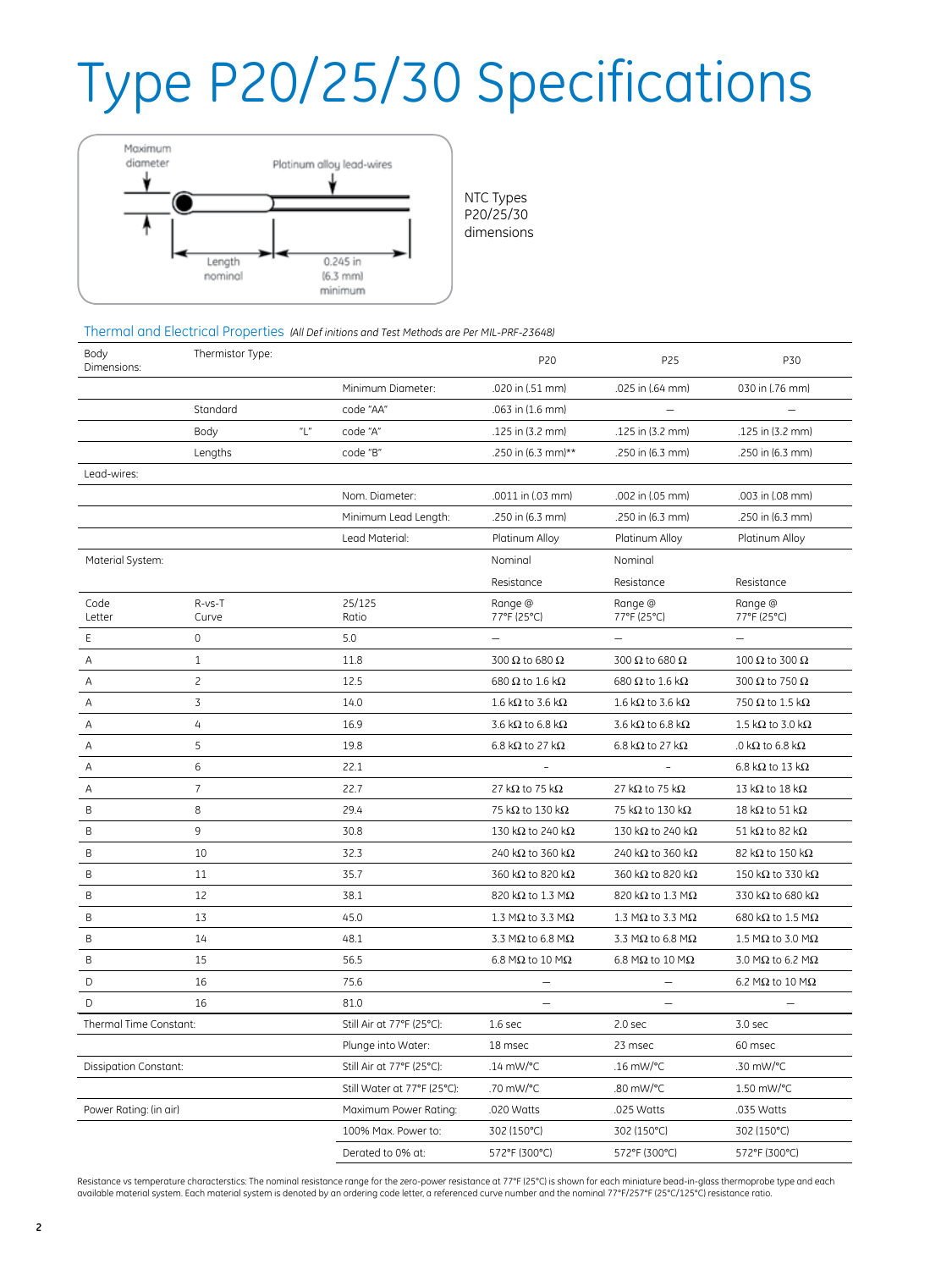# Type 60/65/85/100 Specifications

All thermoprobes are aged for extended periods of time. As such, they exhibit excellent stability for all service temperatures at or below the aging temperature. Thermoprobes that are manufactured with material system "E" are aged at 221°F (105°C); those manufactured with a material system having a 77°F (25°C)/257°F (125°C) ratio of 16.9 or less are aged at 392°F (200°C); and all other material systems are aged at 572°F (300°C). Intermittent operation at temperatures up to 1112°F (600°C) is permissable, however, degraded stability will result when the aging temperature is exceeded. This appiles



to the NTC Type P20/25/30 also. And the NTC Types 60/65/85/100 dimensions

### Probe Length Codes

| Probe Length Code Letter      |                        | В              |                 |               |                 |        |                |               |                                  |        |
|-------------------------------|------------------------|----------------|-----------------|---------------|-----------------|--------|----------------|---------------|----------------------------------|--------|
| Tolerance Code Length in (mm) | 0.125<br>771<br>ا ۲۰۰۲ | 0.25<br>(6.35) | 0.375<br>(9.52) | 0.5<br>(12.7) | 0.75<br>(19.05) | (24.4) | 1.25<br>(3.75) | ن.⊾<br>(38.1) | 7 <sub>5</sub><br>ن ،<br>(44.45) | (50.8) |

Thermal and Electrical Properties *(All Def initions and Test Methods are Per MIL-PRF-23648)*

| <b>Body Dimensions</b>             | Thermistor Type:        |                                       | P60                                          | P65                                          | P85                                          | P100                                         |
|------------------------------------|-------------------------|---------------------------------------|----------------------------------------------|----------------------------------------------|----------------------------------------------|----------------------------------------------|
|                                    |                         | Maximum Diameter:                     | .060 in (1.5 mm)                             | .065 in (1.7 mm)                             | .085 in (2.2 mm)                             | .100 in (2.5 mm)                             |
|                                    |                         | Standard Length Code "B"              | .250 in (6.3 mm)                             | .250 in (6.3 mm)                             | .250 in (6.3 mm)                             | .250 in (6.3 mm)                             |
|                                    |                         | Standard Length Code "D"              | .500 in (12.7 mm)                            | .500 in (12.7 mm)                            | .500 in (12.7 mm)                            | .500 in (12.7 mm)                            |
|                                    |                         | Length Codes Available                | "A", "C"                                     | "A", "C"                                     | "A", "C", "F", "H"                           | "A", "C", "F", "H"                           |
|                                    |                         | (Special Order Only)                  |                                              |                                              |                                              | "K", "M", "P", "R"                           |
| lead-wires:                        |                         |                                       |                                              |                                              |                                              |                                              |
|                                    |                         | Nom. Diameter:                        | .008 in (.20 mm)                             | .008 in (.20 mm)                             | .012 in (.30 mm)                             | .012 in (.30 mm)                             |
|                                    |                         | Minimum Lead Length:                  | .875 in (22 mm)                              | .875 in (22 mm)                              | .875 in (22 mm)                              | .875 in (22 mm)                              |
|                                    |                         | Lead Material:                        | Tinned Dumet                                 | <b>Tinned Dumet</b>                          | Tinned Dumet                                 | Tinned Dumet                                 |
| Material System:<br>Code<br>Letter | R-vs-T<br>Curve         | Nominal<br>Resistance<br>25/125 Ratio | Nominal<br>Resistance<br>Range @ 77°F (25°C) | Nominal<br>Resistance<br>Range @ 77°F (25°C) | Nominal<br>Resistance<br>Range @ 77°F (25°C) | Nominal<br>Resistance<br>Range @ 77°F (25°C) |
| Ε                                  | $\mathsf{O}\xspace$     | 5.0                                   | 30 to 51 $\Omega$                            | 30 to 51 $\Omega$                            | 30 to 51 $\Omega$                            | 30 to 51 $\Omega$                            |
| Α                                  | $\mathbf{1}$            | 11.8                                  | 51 to 150 $\Omega$                           | 51 to 150 $\Omega$                           | 51 to 150 $\Omega$                           | 51 to 150 $\Omega$                           |
| Α                                  | $\overline{c}$          | 12.5                                  | 150 to 360 $\Omega$                          | 150 to 360 $\Omega$                          | 150 to 360 $\Omega$                          | 150 to 360 $\Omega$                          |
| Α                                  | $\overline{\mathbf{3}}$ | 14.0                                  | 360 to 750 Ω                                 | 360 to 750 $\Omega$                          | 360 to 750 Ω                                 | 360 to 750 $\Omega$                          |
| Α                                  | $\sqrt{4}$              | 16.9                                  | 750 to 1.5 $k\Omega$                         | 750 to 1.5 k $\Omega$                        | 750 to 1.5 k $\Omega$                        | 750 to 1.5 k $\Omega$                        |
| $\overline{A}$                     | 5                       | 19.8                                  | 1.5 k to 3.6 k $\Omega$                      | 1.5 k to 3.6 k $\Omega$                      | $1.5$ k to 3.6 k $\Omega$                    | 1.5 k to 3.6 k $\Omega$                      |
| Α                                  | 6                       | 22.1                                  | 3.6 k to 6.2 k $\Omega$                      | 3.6 k to 6.2 k $\Omega$                      | 3.6 k to 6.2 k $\Omega$                      | 3.6 k to 6.2 k $\Omega$                      |
| Α                                  | $\overline{7}$          | 22.7                                  | 6.2 k to 9.1 k $\Omega$                      | 6.2 k to 9.1 k $\Omega$                      | 6.2 k to 9.1 k $\Omega$                      | 6.2 k to 9.1 k $\Omega$                      |
| B                                  | 8                       | 29.4                                  | 9.1 k to 27 k $\Omega$                       | 9.1 k to 27 k $\Omega$                       | 9.1 k to 27 k $\Omega$                       | 9.1 k to 27 k $\Omega$                       |
| В                                  | 9                       | 30.8                                  | 27k to 43 k $\Omega$                         | 27 k to 43 k $\Omega$                        | 27 k to 43 k $\Omega$                        | 27 k to 43 k $\Omega$                        |
| B                                  | 10                      | 32.3                                  | 43 k to 75 k $\Omega$                        | 43 k to 75 k $\Omega$                        | 43 k to 75 k $\Omega$                        | 43 k to 75 k $\Omega$                        |
| B                                  | 11                      | 35.7                                  | 75 k to 160 k $\Omega$                       | 75 k to 160 k $\Omega$                       | 75 k to 160 k $\Omega$                       | 75 k to 160 k $\Omega$                       |
| B                                  | 12                      | 38.1                                  | $160$ k to 360 k $\Omega$                    | 160 k to 360 k $\Omega$                      | 160 k to 360 k $\Omega$                      | 160 k to 360 k $\Omega$                      |
| B                                  | 13                      | 45.0                                  | 360 k to 750 kΩ                              | 360 k to 750 kΩ                              | 360 k to 750 kΩ                              | 360 k to 750 kΩ                              |
| $\sf B$                            | 14                      | 48.1                                  | 750 k to 1.5 MΩ                              | 750 k to 1.5 MΩ                              | 750 k to 1.5 MΩ                              | 750 k to 1.5 MΩ                              |
| $\sf B$                            | 15                      | 56.5                                  | 1.5 M to 3.0 M $\Omega$                      | 1.5 M to 3.0 M $\Omega$                      | 1.5 M to 3.0 M $\Omega$                      | 1.5 M to 3.0 M $\Omega$                      |
| $\mathsf D$                        | 16                      | 75.6                                  | 3.0 M to 8.2 M $\Omega$                      | 3.0 M to 8.2 MΩ                              | 3.0 M to 8.2 M $\Omega$                      | 3.0 M to 8.2 M $\Omega$                      |
| $\mathbb D$                        | 16                      | 81.0                                  | 8.2 M to 20 M $\Omega$                       | 8.2 M to 20 M $\Omega$                       | 8.2 M to 20 M $\Omega$                       | 8.2 M to 20 M $\Omega$                       |
| Thermal Time Constant:             |                         |                                       |                                              |                                              |                                              |                                              |
|                                    |                         | Still Air at 77°F (25°C):             | 12 sec                                       | 13 sec                                       | 16 sec                                       | 22 sec                                       |
|                                    |                         | Plunge into Water:                    | 300 msec                                     | 320 msec                                     | 400 msec                                     | 600 msec                                     |
| <b>Dissipation Constant:</b>       |                         |                                       |                                              |                                              |                                              |                                              |
|                                    |                         | Still Air at 77°F (25°C):             | .60 mW/°C                                    | .65 mW/°C                                    | .85 mW/°C                                    | 1.00 mW/°C                                   |
|                                    |                         | Still Water at 77°F (25°C):           | 3.00 mW/°C                                   | 3.30 mW/°C                                   | 4.00 mW/°C                                   | 5.00 mW/°C                                   |
| Power Rating: (in air)             |                         |                                       |                                              |                                              |                                              |                                              |
|                                    |                         | Maximum Power Rating:                 | .060 Watts                                   | .065 Watts                                   | .085 Watts                                   | .100 Watts                                   |
|                                    |                         | 100% Max Power to:                    | 392°F (200°C)                                | 392°F (200°C)                                | 392°F (200°C)                                | 392(200°C)                                   |
|                                    |                         | Derated to 0% at:                     | 572°F (300°C)                                | 572°F (300°C)                                | 572°F (300°C)                                | 572(300°C)                                   |
|                                    |                         |                                       |                                              |                                              |                                              |                                              |

Resistance vs temperature characterstics: The nominal resistance range for the zero-power resistance at 77°F (25°C) is shown for each miniature bead-in-glass thermoprobe type and each available material system. Each material system is denoted by an ordering code letter, a referenced curve number and the nominal 77°F/257°F (25°C/125°C) resistance ratio.